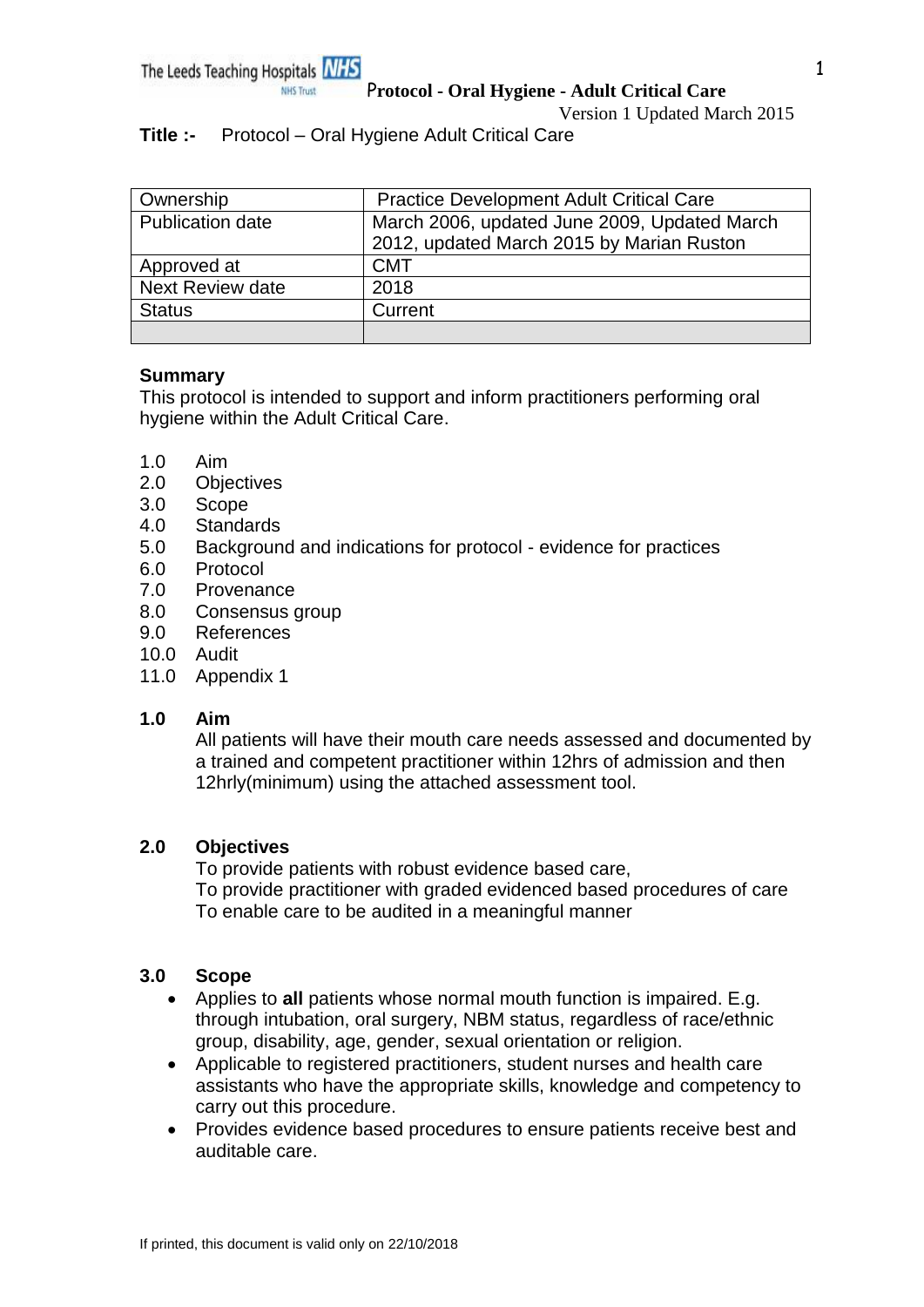Version 1 Updated March 2015

### **4.0 Standards**

- All patients admitted to the Adult Critical Care Units and the High Dependency Units of the LTH NHS Trust will have their mouth care needs assessed and documented by a trained and competent practitioner within 12hrs of admission and then 12hrly(minimum) using the attached assessment tool.
- **Treatment as per each patient's assessment will be delivered in a timely** manner. (See Appendix 1)
- Assessment is performed to ensure any changes to the condition of the mouth are recorded and treatment altered accordingly.
- Any medicines given to aid mouth care are to be covered by an appropriate Patient Group Direction (Medicines Code LTH March 2014) or a patient specific prescription.

### **5.0 Background and indications for protocol Evidence for practices**

The provision of oral hygiene care, especially for those unable to assist themselves, has virtually remained the same for many years and is often inappropriate, dangerous and expensive in its application (Peate 1993). Oral hygiene is performed to achieve or maintain patient comfort through ensuring the oral cavity is clean, moist and infection free. The main function of the mouth is to aid speech, mastication and swallowing of diet and fluids. Anything interfering with this will have a detrimental effect on the mouth (Heals 1993) Oral hygiene should be done in combination with the provision of adequate hydration and nutrition to ensure adequate saliva and healthy oral tissue. (Rugg-Gunn 1993).

The risk of developing oral health problems increase with the introduction of certain drugs and treatments that the patient receives whilst in hospital. Adams (1996) discusses how medications alter the pH of the oral cavity. Steroids, antibiotics, antispasmodics all alter pH and thus increase susceptibility to infection. Reduced jaw activity means reduced saliva production, again increasing the patient's risk factors. Delivery of oxygen and mouth breathing both contribute to increased risk for patients in critical care as they dry the oral mucosa. Intubated/ventilated patients are at particular risk of Ventilator Associated Pneumonia (VAP) which is defined as a pneumonia that develops 48 hours or more after intubation and which was not present before intubation. NICE (2010). Patients who develop VAP are at an increased risk of complications and therefore higher healthcare costs. (Muscedere et al 2008). Clarke (1993) lists various factors: - diabetes, suppressed immunity, renal disorders, anaemia, unconsciousness, being ventilated and receiving oral suction all increase the patient's risk of developing problems. Any type of trauma also adds to the risks, Crosby in 1989 discusses oral trauma caused by toothbrushes, pressure sores from ET tapes and chemical misuse. Antibacterial mouthwash e.g. Chlorhexidine,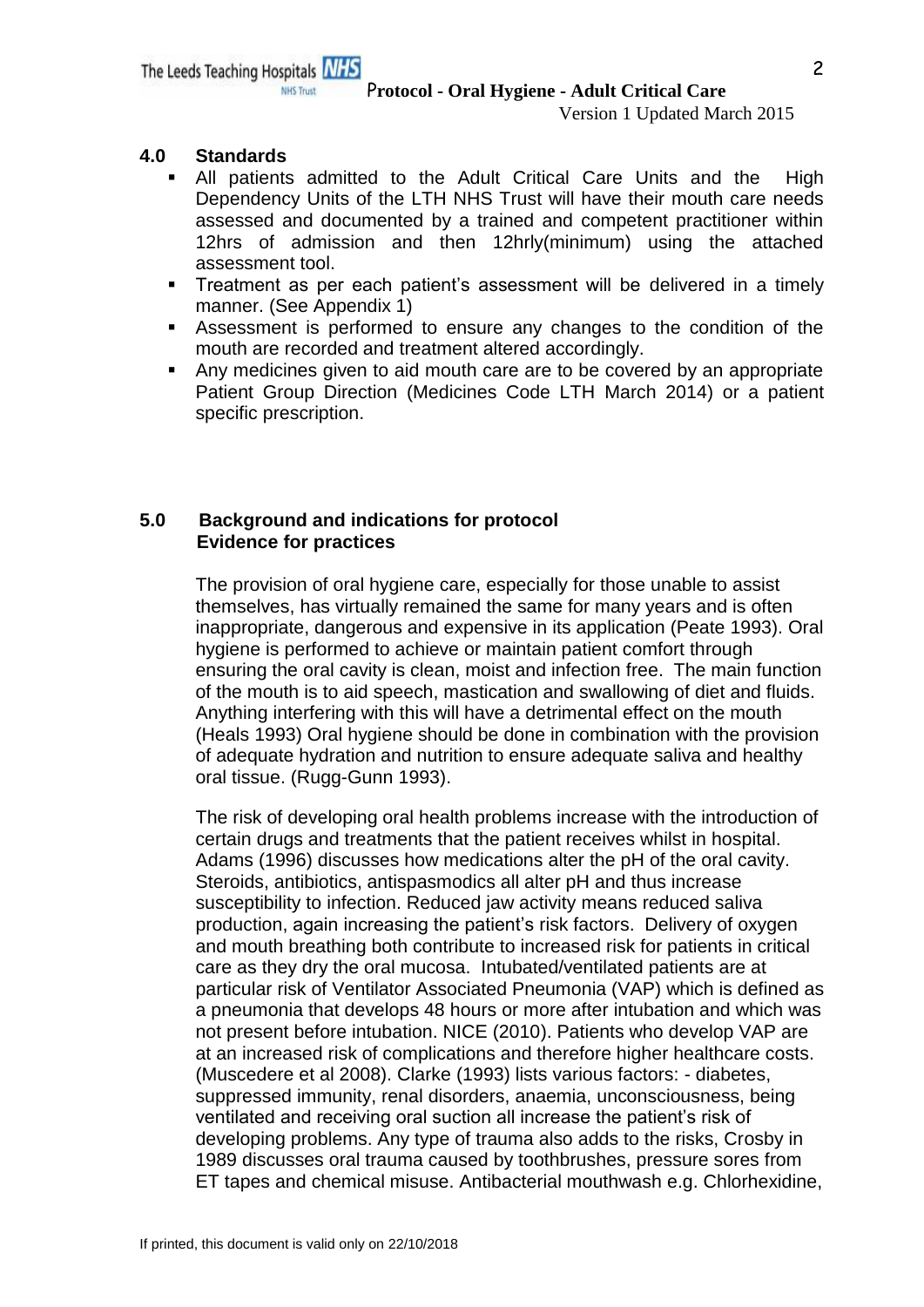#### P**rotocol - Oral Hygiene - Adult Critical Care**

Version 1 Updated March 2015 can cause dryness, burning and damage to the mucosa when diluted incorrectly and when overused result in colonization of Chlorhexidineresistant pathogens.(Steifal 2000, McNeill 2000)**.** However used correctly oral antiseptics such as Chlorhexidine will reduce oro-pharyngeal colonisation and VAP. (Chlebicki et al 2007), Periodontal disease creates pockets which allows debris to collect, increases gum friability and reduces saliva production. The absence of saliva production and movement in the intubated/unconscious patient after three days can lead to plaque, gingivitis, stomatitis, xerostomia and mucositis. (Fitch et al 1999, Kolleff 1999). Mouth care includes offering drinks, mouthwash, moistening the mouth with moistened swabs (H²O) and cleaning the teeth and tongue. Frequent oral care in intubated patients i.e. brushing 12hrly and oral moistening at least 2hrly appears to be the most effective care in preventing problems and maintaining good mouth condition. (Jones 1998, Buglass 1995). Adams (1996) suggests that the safest agent to use for moistening is water. It is the same pH as the mouth.

Certain conditions cannot be improved by use of these protocols and assistance ought to be sought from associated colleagues such as Dentists/ Dental Hygienist or Oral/ Maxo-facial surgeons.

### **6.0 Protocol**

#### **Assessment of oral cavity, of risk factors and care needs.**

Assessing the oral cavity is the key to identifying problems and determining the appropriate method of care. Five key questions should be asked. Is the mouth dirty? Is the mouth dry? Are signs of infection present? Is the mouth painful? (Regnard et al 1997) Is the patient intubated or has a tracheostomy? Various assessment tools have been advocated but a tool by Day 1993 (Adapted Halstead Tool) includes assessment of the oral condition, assessment of risk factors and suggests frequency of care. The tool has five categories; each is scored 1-4 with 1 being abnormal and 4 normal. Risk factors mean deduction of points. The lower the score, the higher the risk that the patient has or is at risk of developing oral hygiene needs.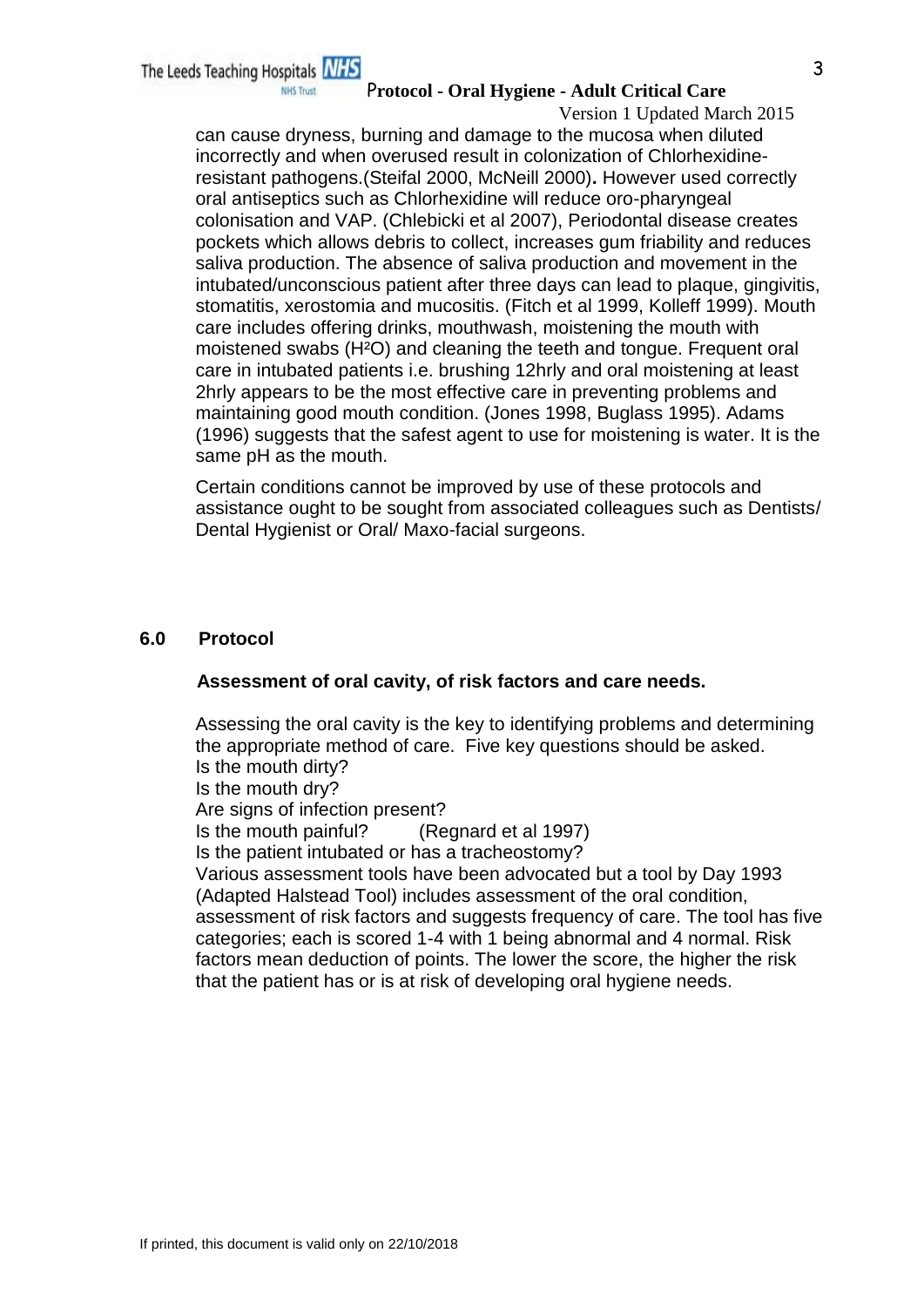# P**rotocol - Oral Hygiene - Adult Critical Care**

Version 1 Updated March 2015

Adapted Halstead Assessment Tool. (Day 1993)

Using the tool score the patients current oral condition .The lower the score the higher risk for the patient. Circle each applicable description.

| <b>Patient</b><br>s age                                              | <b>Teeth</b>            | <b>Mouth</b>    | <b>Nutritional</b><br><b>status</b> | <b>Ability to</b><br>maintain<br>normal oral<br>care |
|----------------------------------------------------------------------|-------------------------|-----------------|-------------------------------------|------------------------------------------------------|
| $16 - 29$                                                            | Own full set of         | Healthy,        | Well                                | Independent &                                        |
|                                                                      | healthy teeth           | pink, clean     | balanced diet                       | access facilities                                    |
|                                                                      |                         |                 | 2 - 3 litre fluid                   | for oral care                                        |
|                                                                      |                         |                 | per 24 hr.                          |                                                      |
| 4                                                                    | 4                       |                 |                                     |                                                      |
|                                                                      |                         |                 |                                     |                                                      |
| $30 - 49$                                                            | III - fitting           | <b>Deposits</b> | Poor appetite                       | Bed/chair                                            |
|                                                                      | dentures                | visible in      |                                     | bound unable                                         |
|                                                                      |                         | mouth           | supplements/                        | to gain access                                       |
|                                                                      |                         |                 | IV fluids                           | to facilities                                        |
| 3                                                                    |                         |                 | required                            |                                                      |
|                                                                      | 3                       | 3               |                                     | 3                                                    |
| $50 - 69$                                                            |                         | Inflamed        | <b>Total fluid</b>                  | As for above                                         |
|                                                                      | Incomplete<br>dentition | lesions in      | intake                              | but needs                                            |
|                                                                      |                         | mouth.          | <1ltr/24hrs                         | assistance with                                      |
|                                                                      |                         |                 | On Enteral                          | oral care                                            |
| $\overline{2}$                                                       |                         | 2               | feed                                |                                                      |
|                                                                      | $\overline{2}$          |                 |                                     | $\overline{2}$                                       |
|                                                                      |                         |                 | 2                                   |                                                      |
| $70+$                                                                | Incomplete              | Infected        | Unable to                           | <b>Totally</b>                                       |
|                                                                      | loose dentition         | mouth           | tolerate oral                       | dependent                                            |
|                                                                      | &/or broken             |                 | fluids $+/-$ no                     | (sedated or                                          |
|                                                                      | discoloured             |                 | feeding in situ                     | reduced GCS)                                         |
|                                                                      | teeth                   |                 |                                     |                                                      |
|                                                                      |                         |                 |                                     |                                                      |
|                                                                      |                         |                 |                                     |                                                      |
|                                                                      |                         |                 |                                     |                                                      |
| Score Achieved =                                                     |                         |                 |                                     |                                                      |
| Subtract 1 point for each of the following (Circle if applicable) :- |                         |                 |                                     |                                                      |
| Dyspnoea 02 therapy Dry Mouth<br>Antibiotics,<br>Immunosupressed     |                         |                 |                                     |                                                      |
| Subtract a further 2 points if patient is intubated (ET or Trachy)   |                         |                 |                                     |                                                      |

Final Score = **A score of below 15 indicated a patient at** 

**risk**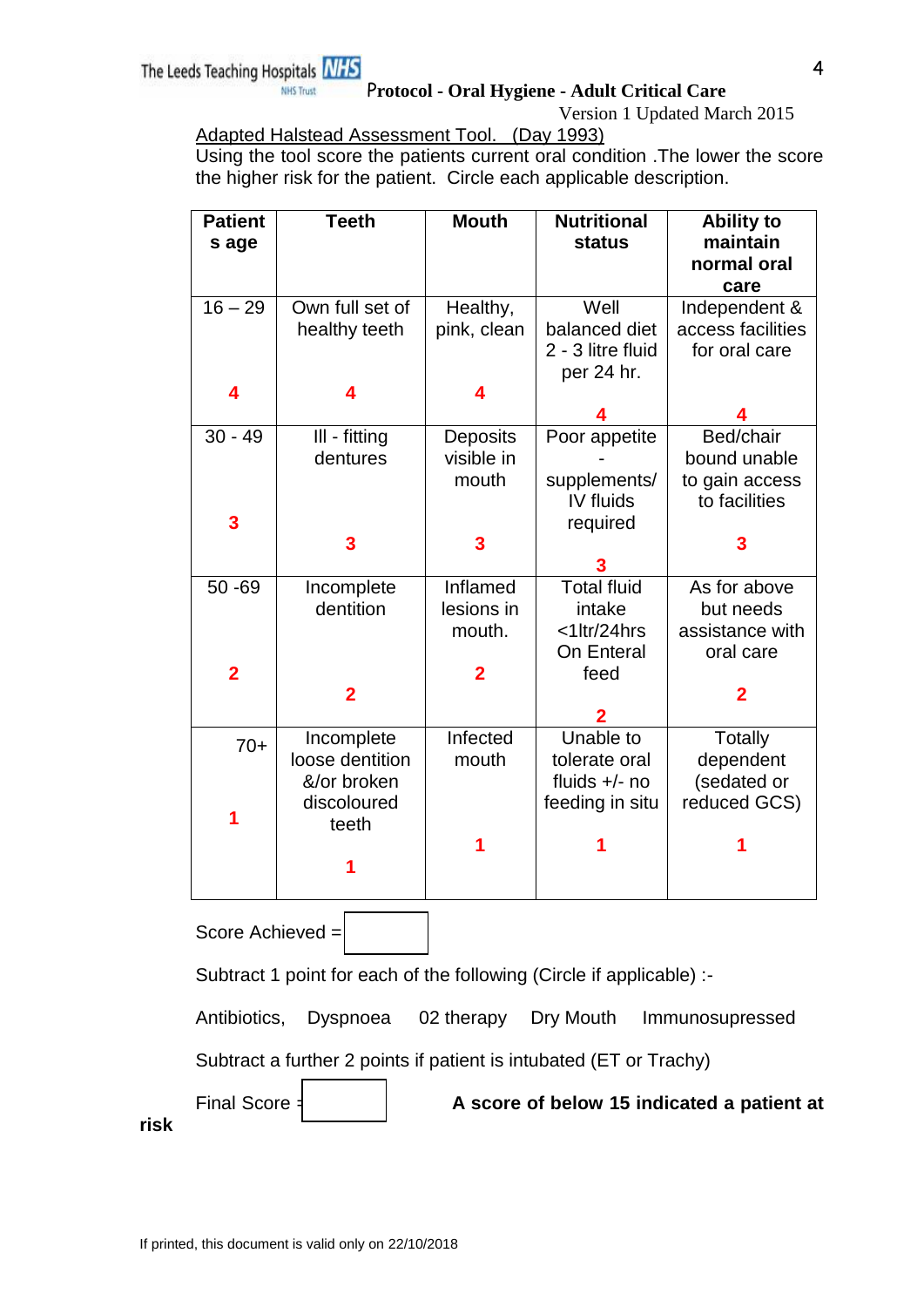Version 1 Updated March 2015

| <b>Score</b> | <b>Care recommendation</b> |
|--------------|----------------------------|
| 20           | Patients own discretion    |
| $15 - 19$    | 4-6hrly care               |
| $9 - 14$     | 2-4hrly care               |
| $2 - 9$      | 1-2hrly care               |

### **Procedural process for delivery of care**

This procedure is aimed at all patients whom cannot perform oral hygiene care themselves.

Equipment

Non-sterile gloves, apron, toothbrush, toothpaste, water, foam swabs, towels, bowl, suction, denture pot and denture-paste.

| Action                                                                                                                                                               | Rationale                                                                                                                                                                                                      |
|----------------------------------------------------------------------------------------------------------------------------------------------------------------------|----------------------------------------------------------------------------------------------------------------------------------------------------------------------------------------------------------------|
| Assess mouth condition using adapted<br>Halstead score and inform patient of<br>procedures                                                                           | Ensures care is timely,<br>appropriate and suited to the<br>patients needs.                                                                                                                                    |
| Wash hands and wear disposable<br>gloves and apron in accordance with<br><b>LTHT Infection Control Policies and</b><br>Guidelines.(2009)                             | Prevents hospital acquired<br>infection and transmission of<br>infection.                                                                                                                                      |
| Prior to commencing mouth care<br>suction any secretions using suction<br>yankeur                                                                                    | To clear mouth of dirty<br>secretions prior to procedure                                                                                                                                                       |
| When dentures are not in use, brush<br>gums with a small soft bristles<br>toothbrush                                                                                 | Using a toothbrush helps<br>maintain a healthy mucosa.<br>(Xavier 2000, Steifal 2000).                                                                                                                         |
| Using a disposable soft bristled, small<br>headed toothbrush and toothpaste,<br>brush patient's teeth at a 45 degree<br>angle to the gum line with short<br>strokes. | Use of a small headed<br>toothbrush enables the nurse to<br>reach areas of teeth at the back<br>of the mouth. The soft bristles<br>prevent excoriation and<br>bleeding of gums. (McNeil 2000,<br>Xavier 2000). |
|                                                                                                                                                                      | Using a 45 degree method with<br>short strokes dislodges and<br>removes plaque from the gum<br>line. (Kite & Pearson 1995),                                                                                    |
|                                                                                                                                                                      | Toothpaste is not essential for<br>plaque removal but makes<br>brushing more pleasant for the<br>patients. (Roth and Creason<br>1986)                                                                          |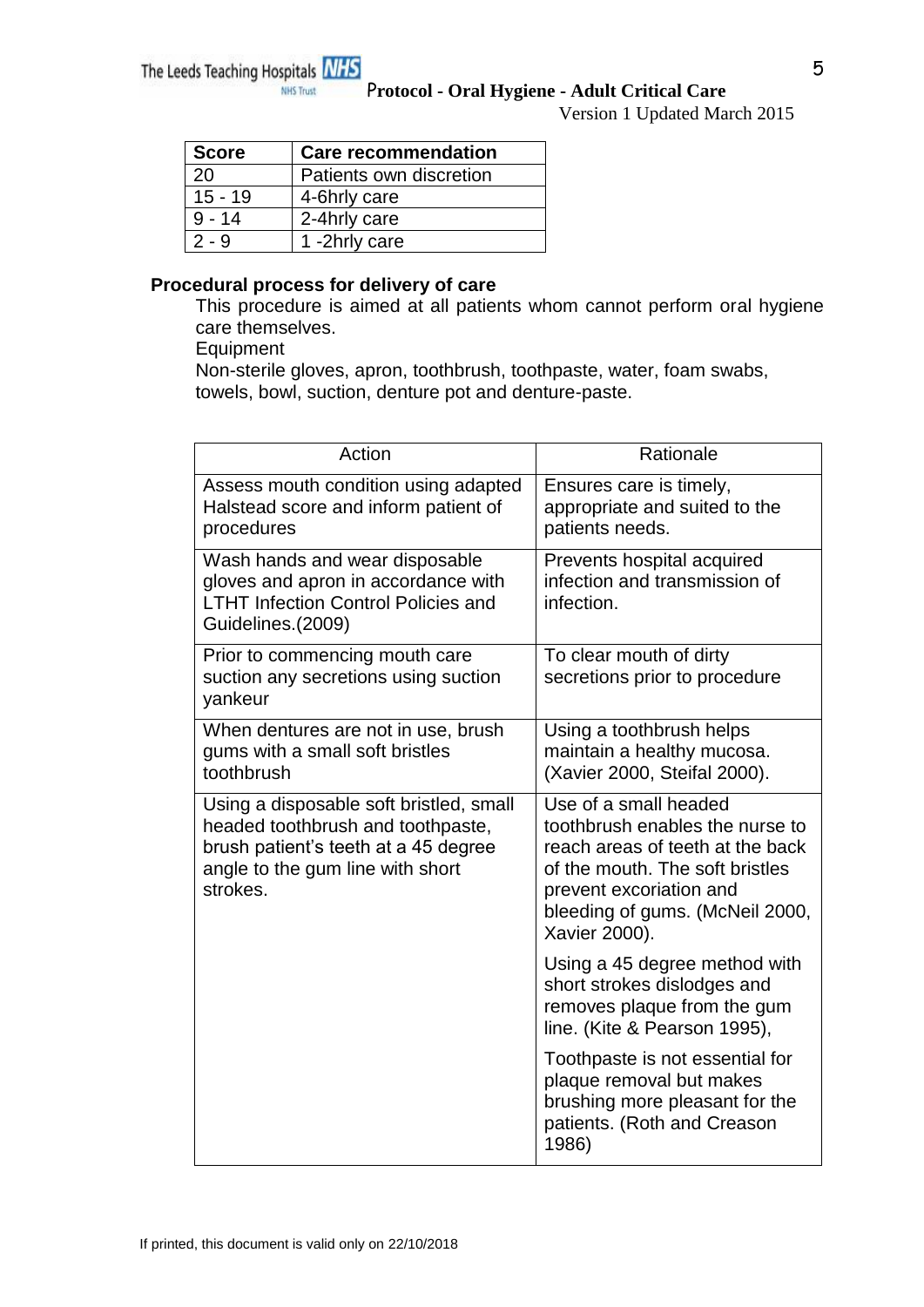|                                                                                                                                                                                                                                                                                                                                                                                                                                                                                                                | Version 1 Updated March 2015                                                                                                                         |
|----------------------------------------------------------------------------------------------------------------------------------------------------------------------------------------------------------------------------------------------------------------------------------------------------------------------------------------------------------------------------------------------------------------------------------------------------------------------------------------------------------------|------------------------------------------------------------------------------------------------------------------------------------------------------|
| After brushing the teeth, remove<br>surplus toothpaste with water soaked<br>swabs and yankeur sucker.                                                                                                                                                                                                                                                                                                                                                                                                          | Removing surplus toothpaste<br>from the mouth helps prevent<br>the drying action of toothpaste<br>on the tissues. Steifal (2000),<br>Jones (1998).   |
| Use water soaked foam swabs to add<br>moisture to the mouth in between<br>brushing of teeth                                                                                                                                                                                                                                                                                                                                                                                                                    | Foam swabs alone are<br>ineffective at removing dental<br>plaque. But are useful when<br>used for moistening Steifal<br>(2000), Fitch et al (1999).  |
| If patient is intubated or has a<br>tracheostomy apply prescribed<br>Chlorhexidine 1% gel as part of their<br>daily mouth care. 4 times a day apply<br>1cm of gel to inside of each cheek,<br>using either a pink swab or toothbrush,<br>or if the patient is compliant a gloved<br>finger. Mouth care should not be done<br>for at least 2 hours after application of<br>gel.<br>Exclusions: oro-pharyngeal surgery,<br>known hypersensitivity to<br>Chlorhexidine (rare),<br>Patient receiving terminal care | Tubes of Chlorhexidine 1% gel<br>are for single patient use and<br>must not be shared with other<br>patients.<br>(NICE 2010)                         |
| Apply lipsalve or Vaseline.<br>Artificial saliva can be used with no<br>detrimental effects.                                                                                                                                                                                                                                                                                                                                                                                                                   | Helps to prevent dryness and<br>cracking of lips. Fitch et al<br>(1999), Thurgood (1994).                                                            |
| Dispose of used and unused swabs,<br>toothbrush and water.                                                                                                                                                                                                                                                                                                                                                                                                                                                     | Prevent risk of contamination.                                                                                                                       |
| Clean any dentures with toothbrush<br>and place in a container of water.<br>Only use specialist toothpaste as<br>fluoride ones are too abrasive                                                                                                                                                                                                                                                                                                                                                                | Dentures need to be kept in<br>water to prevent them cracking<br>or warping when dry (Xavier<br>2000)                                                |
| Wash hands and discard used or<br>excess equipment.                                                                                                                                                                                                                                                                                                                                                                                                                                                            | Complies with LTH Infection<br><b>Prevention and Control and</b><br>Waste Management<br>procedures.                                                  |
| Document all care given<br>Evaluate care given either single<br>episode or over a shift – (Min 12hrly)                                                                                                                                                                                                                                                                                                                                                                                                         | Ensure others understand care<br>patient has received and<br>response to care.<br>Complies with Trust and<br>National documentation<br>requirements. |
|                                                                                                                                                                                                                                                                                                                                                                                                                                                                                                                |                                                                                                                                                      |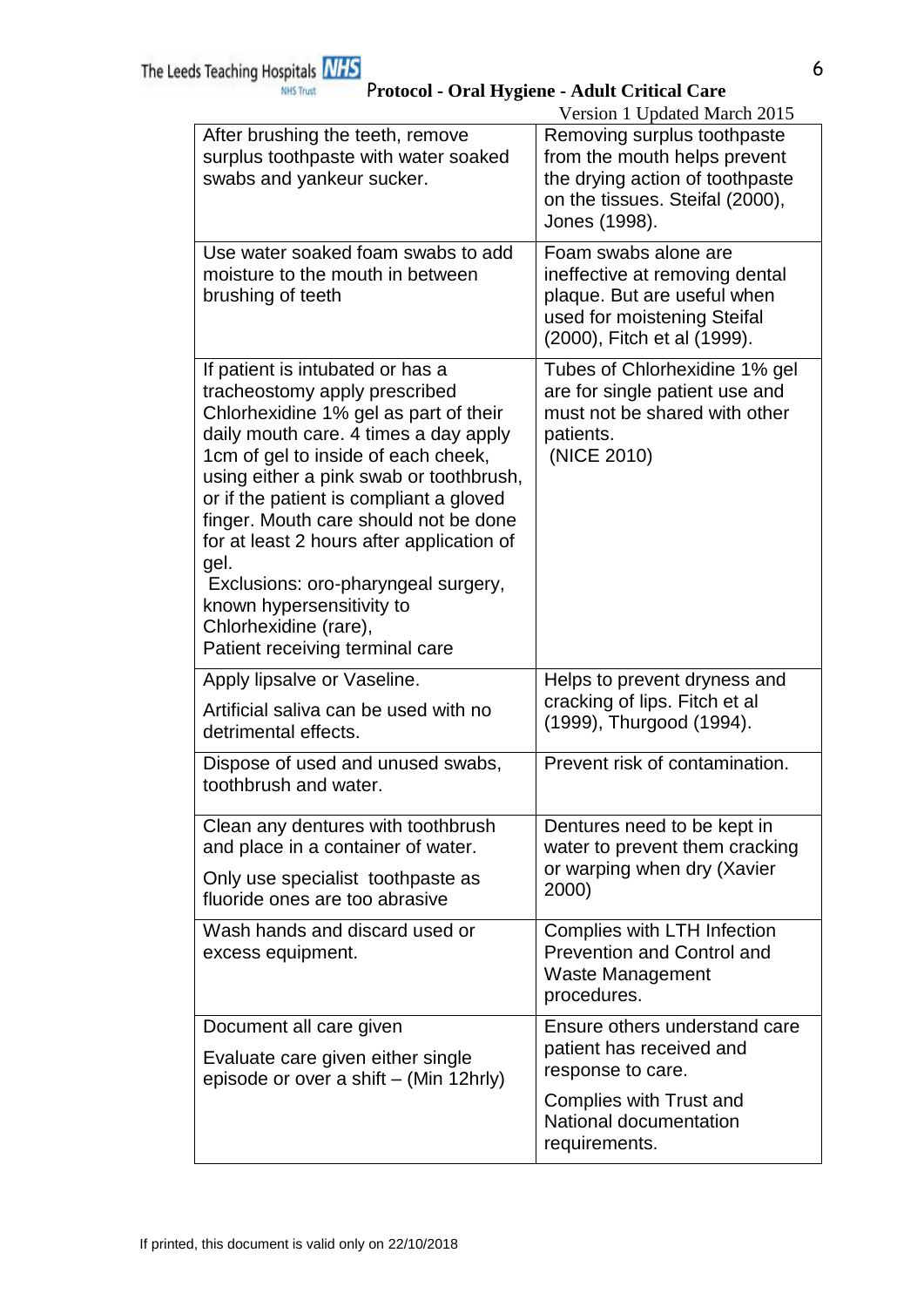#### Version 1 Updated March 2015

If signs of infections are present, see additional conditions above for advice and consult with medical colleagues.

### **7 Provenance**

Original document based on:

**NHS Trust** 

 Sarah Robinson ICU Scarborough General Hospital. Northern Region Benchmarking Group.

Debbie Nicholson ICU West Cumberland Hospital.

Cardiac ICU LTH. Christina Johns CITU LGI.

### **8 Consensus group**

 Senior Nursing staff (Adult general ICU, Cardiac ICU, Neuro ICU Adult SHDU's)

 Clinical Nursing staff (Adult general ICU, Cardiac ICU, Neuro ICU, Adult SHDU's)

 Infection Control Nurse Clinical Directors.

Critical Care Outreach

**9**

# **References**

### **Evidence level: C**

Adams R. (1996) Qualified nurses lack adequate knowledge related to oral health, resulting in inadequate oral care of patients on medical wards. J Journal of Advanced Nursing 24.552-560. Grade B

Buglass, E. (1995). Oral Hygiene. British Journal of Nursing. Vol4, No9, pp 516-519 Grade C

Day, R. (1993). Mouthcare in an Intensive Care Unit: a review. Intensive and Critical Care Nursing. 9,4 pp246-252. Grade C

Chlebicki et al (2007) Topical chlorhexidinefor prevention of ventilator pneumonia; a meta-analysis. Critical Care Medicine 2007. 35 (2) 595-602 Grade C

Clarke J (1993) Mouth care and the hospitalised patient. British Journal of Nursing 2 (4) 225-227. Grade C

Crosby C (1989). Method in mouth care. Nursing Times. 85(35) 30 Aug 38- 41. Grade C

Day R (1993) Mouth care in an intensive care unit: a review. Intensive and critical care nursing. 9 246-252. Grade C

Fitch, J et al (1999). Oral Care in the Intensive Care Unit. American Journal of Critical Care Sept Vol 8 No 5 pp 314-318. Grade C

Heals D (1993). A key to well-being. Oral hygiene in patients with advanced cancer. Professional Nurse. March 391-398 Grade C

Jones, C. (1998). The Importance of Oral Hygiene in Nutritional Support. British Journal of Nursing. Vol7, No2 pp74, 76-78, 80,83 Jan 22- Feb 11. Grade C

Kite, Pearson (1995). A rationale for Mouthcare. The Integration of Theory With Practice. Intensive and Critical Care Nursing 11, pp71-76. Grade C Kollef, M.(1999). The Prevention of Ventilator Associated Pneumonia. The New England Journal Of Medicine. Vol 340, No8 pp627-634. Grade B McNeill, H. (2000). Biting Back at Poor Oral Hygiene. Intensive and Critical Care Nursing 16, pp367-372. Grade C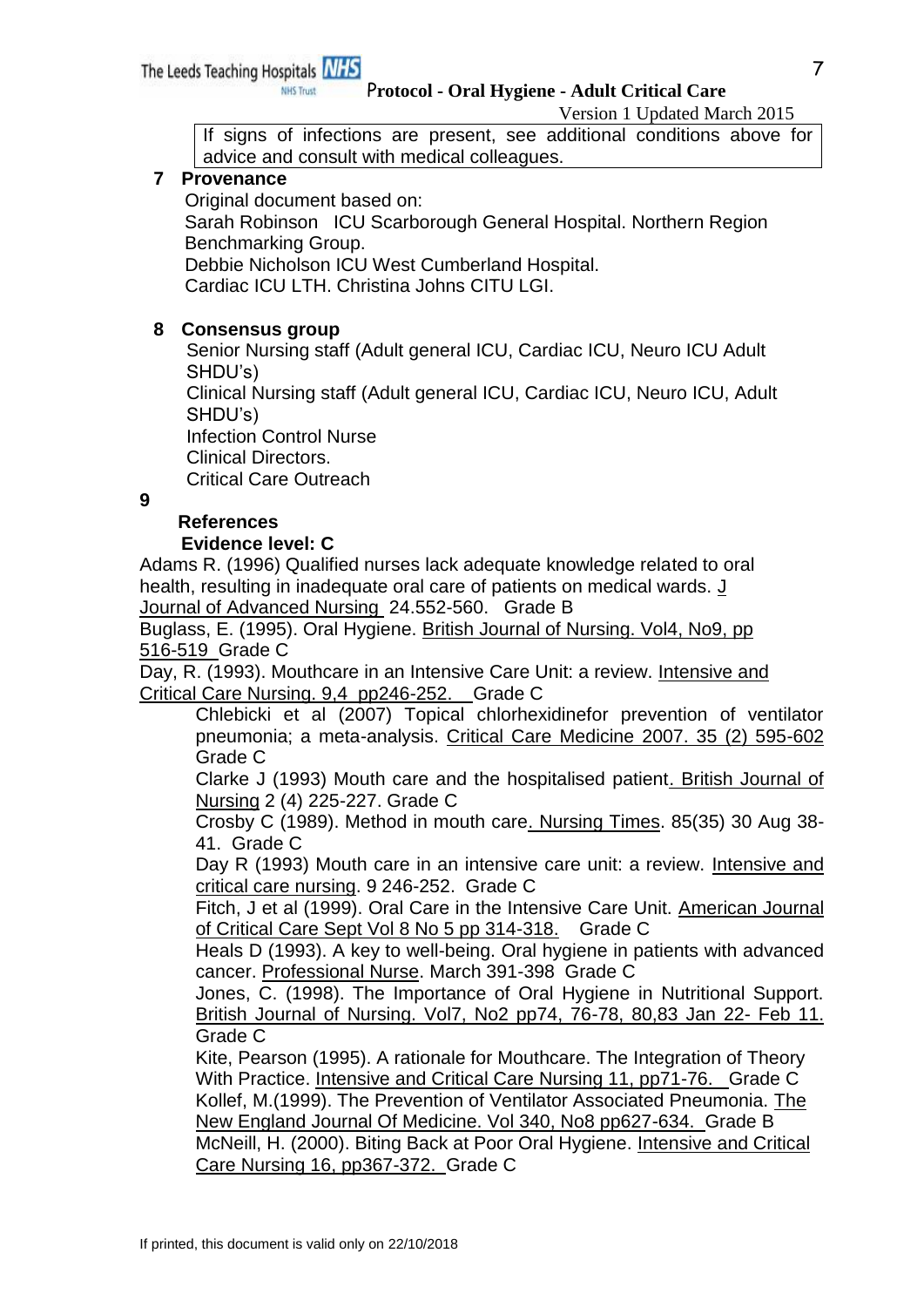### P**rotocol - Oral Hygiene - Adult Critical Care**

Version 1 Updated March 2015

Medicines Code (2014) Leeds Teaching Hospitals NHS Trust. Grade C Muscedere, J et al. Comphrehensive evidence-based clinical practice guidelines for ventilator-associated phuemonia. Journal of Critical Care (2008) 23:126-7 Grade C

 NICE (2010) Technical patient safety solutions for ventilator-associated pneumonia in adults

Peate I. (1993) Nurse administered oral hygiene in the hospitalised patient. British Journal of Nursing 2 (9) 459-461 Grade C

Regnard C, Allport S, Stephenson L (1997) Mouth care, skin care and lymphoedema. British Medical Journal 315(7114) 1002-1005 Grade C Roth PT and Creason NS (1986) Nurse administered oral hygiene: is there a scientific basis? Journal of Advanced Nursing 11. 323-331.

Rugg-Gunn AJ. (1993) Nutrition and dental Hygiene. Oxford University press. Grade C

Stiefel et al. (2000). Improving Oral Hygiene For the Seriously Ill Patient : Implementing Research Based Practice. Medsurg Nursing Feb Vol 1, No 1.pp 40-46. Grade C

Thurgood G (1994) Nurse maintenance of oral hygiene. British Journal of Nursing. 3 (7) 332-353 Grade C

Xavier,G. (2000) The importance of mouth care in preventing infection. Nursing Standard Vol 14 (18) Jan 19<sup>th</sup>, pp47-52. Grade C

# **Bibliography**

Evans. G 2001. A rationale for oral care. Nursing Standard. Vol 15 (43) July 11 pp 33-36.

Regnard C, Tempest S. 1998. A Guide to Symptom Relief in Advanced Diseases <u>4<sup>th</sup> Ed</u>

Robinson S. 2001 Mouthcare Information Pack April pp1-11. ICU Scarborough General Hospital.

Somerville R. 1999 Oral care in the intensive care setting : a case study. Nursing in Critical Care. Vol 4 No 1 pp 7-13.

Twycross R et al 2002 Palliative Care Formulary 2<sup>nd</sup> Ed

# **10 Audit**

Mouth care is audited as part of the Saving Lives Care Bundle

# **Equity and Diversity**

Leeds Teaching Hospitals NHS Trust believes in fairness, equity and above all values diversity in all dealings, both as providers of health services and employers of people. The Trust is committed to eliminating discrimination on the basis of gender, age, disability, race, religion, sexuality or social class. We aim to provide accessible services, delivered in a way that respects the needs of each individual and does not exclude anyone. By demonstrating these beliefs the Trust aims to ensure that it develops a healthcare workforce that is diverse, non discriminatory and appropriate to deliver modern healthcare.

### **APPENDIX 1 TREATMENT ADVICE CHART FOR ORAL CARE**